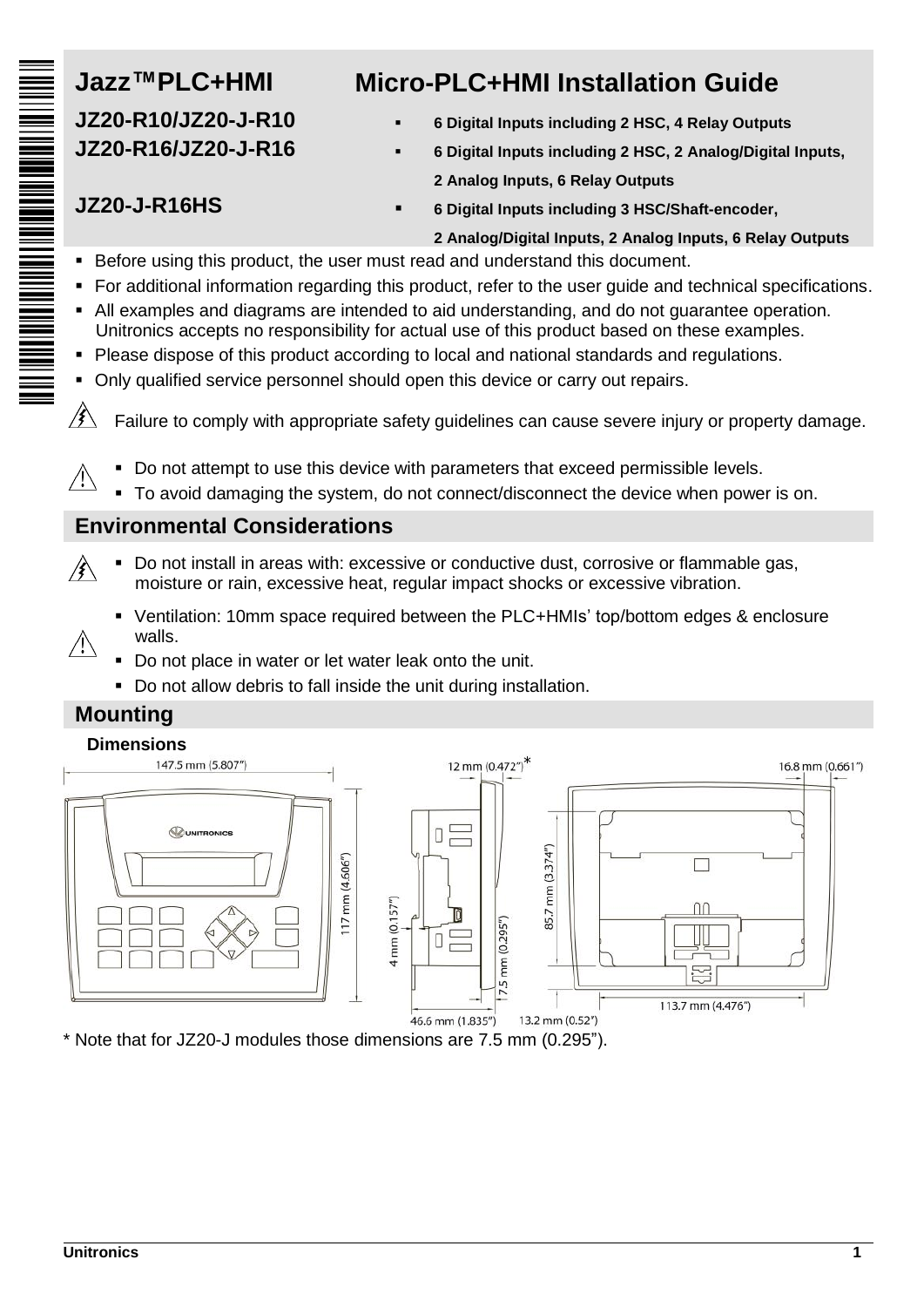- All power supplies in the system must include double insulation. Power supply outputs ∦∖
	- must be rated as SELV/PELV/Class 2/Limited Power. Do not connect either the 'Neutral or 'Line' signal of the 110/220VAC to device's 0V pin.
	- Do not touch live wires.
	- All wiring activities should be performed while power is OFF.
	- Install an external circuit breaker. Guard against short-circuiting in external wiring.
- $\bigwedge$  Use appropriate circuit protection devices.
	- Unused pins should not be connected. Ignoring this directive may damage the device.
	- Double-check all wiring before turning on the power supply.
	- To avoid damaging the wire, use a maximum torque of 0.5 N·m (5 kgf·cm).
- *Caution* Do not use tin, solder, or any substance on stripped wire that might cause the wire strand to break.
	- Install at maximum distance from high-voltage cables and power equipment.

**01/16**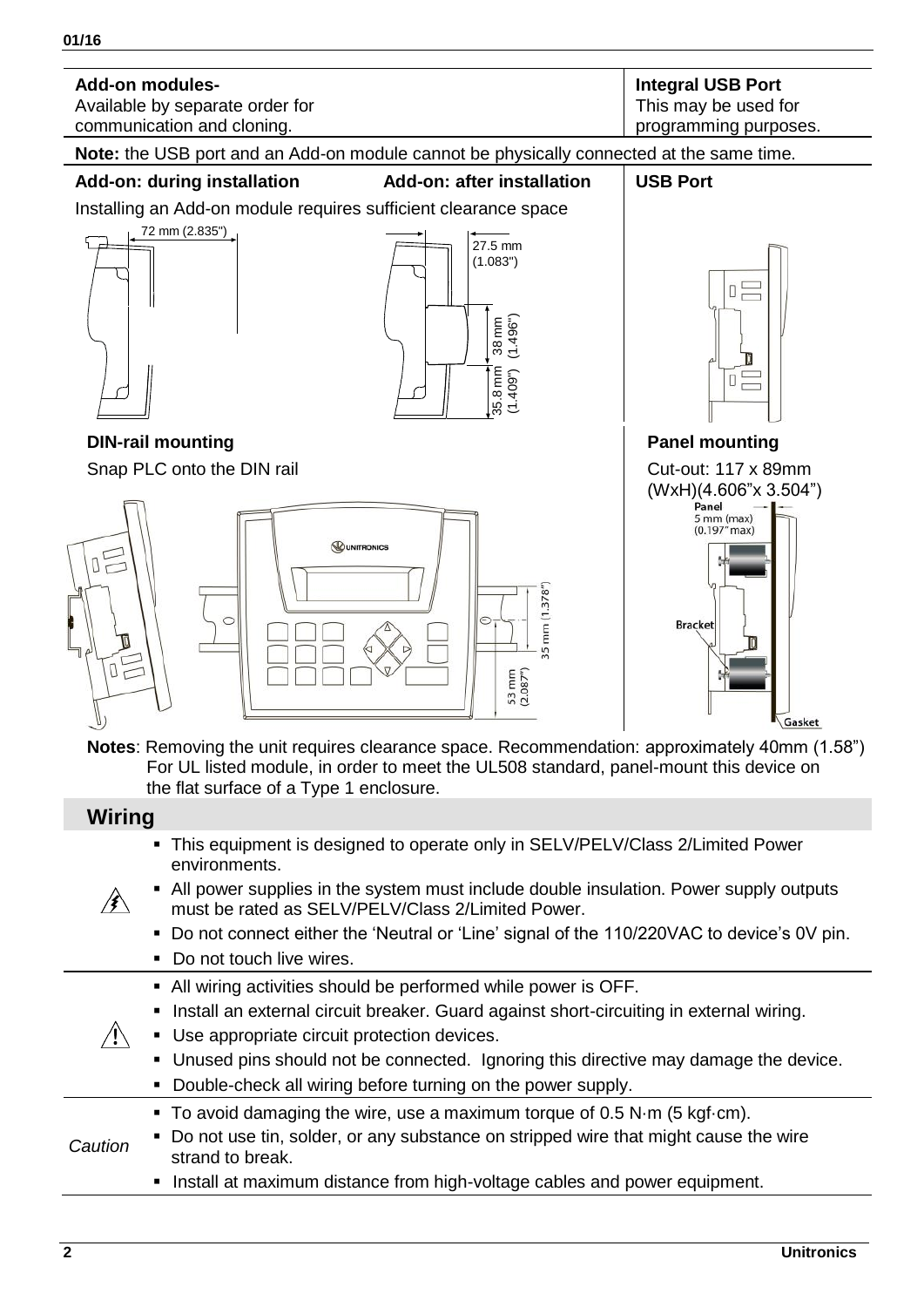#### **Wiring Procedure**

Use crimp terminals for wiring; use 3.31 mm  $2 - 0.13$  mm<sup>2</sup> wire (12-26 AWG):

- 1. Strip the wire to a length of  $7±0.5$ mm  $(0.270-0.300)$ .
- 2. Unscrew the terminal to its widest position before inserting a wire.
- 3. Insert the wire completely into the terminal to ensure a proper connection.
- 4. Tighten enough to keep the wire from pulling free.

#### **Wiring Guidelines**

- Use separate wiring ducts for each of the following groups:
	- o Group 1: Low voltage I/O and supply lines, communication lines.
	- o Group 2: High voltage Lines, Low voltage noisy lines like motor driver outputs.

Separate these groups by at least 10cm (4"). If this is not possible, cross the ducts at a 90˚angle.

 For proper system operation, all 0V points in the system should be connected to the system 0V supply rail.

Allow for voltage drop and noise interference with input lines used over an extended distance. Use wire that is properly sized for the load.

#### **Earthing the product**

To maximize system performance, avoid electromagnetic interference as follows:

- Use a metal cabinet.
- Connect the 0V terminal directly to the earth ground of the system.
- Use the shortest, less than 1m (3.3 ft.) and thickest, 2.08mm<sup>2</sup> (14AWG) min, wires possible.

#### **Inputs**

- 1. All the products comprise I0-I5; these digital inputs are arranged in a single group. Via wiring, the entire group may be set to either pnp or npn.
- 2. The following information concerns JZ20-R10/JZ20-J-R10 and JZ20-R16/JZ20-J-R16: I0 and I1 can function as high-speed counters or as normal digital inputs.
- 3. The following information concerns JZ20-J-R16HS:
	- In I0, I1, and I4 can function as high-speed counters, as part of a shaft-encoder, or as normal digital inputs.
	- I2, I3, and I5 can function as either counter reset, as part of a shaft-encoder, or as normal digital inputs.
	- If I0, I1, I4 are set as high-speed counters (without reset), I2, I3, I5 can function as normal digital inputs.
- 4. The following information concerns JZ20-R16/JZ20-J-R16 and JZ20-J-R16HS in addition to I0-I5, these comprise the following:

I6 and I7 may be wired as either digital or analog inputs. These may be wired as either:

- npn digital inputs
- pnp digital inputs
- analog (voltage) inputs

In addition, one input may be wired as a pnp input, while the other is wired as an analog input. Note that if one input is wired as an npn input, the other may not be wired as an analog input.

5. The following information concerns JZ20-R16/JZ20-J-R16 and JZ20-J-R16HS: AN0 and AN1 are analog (current) inputs.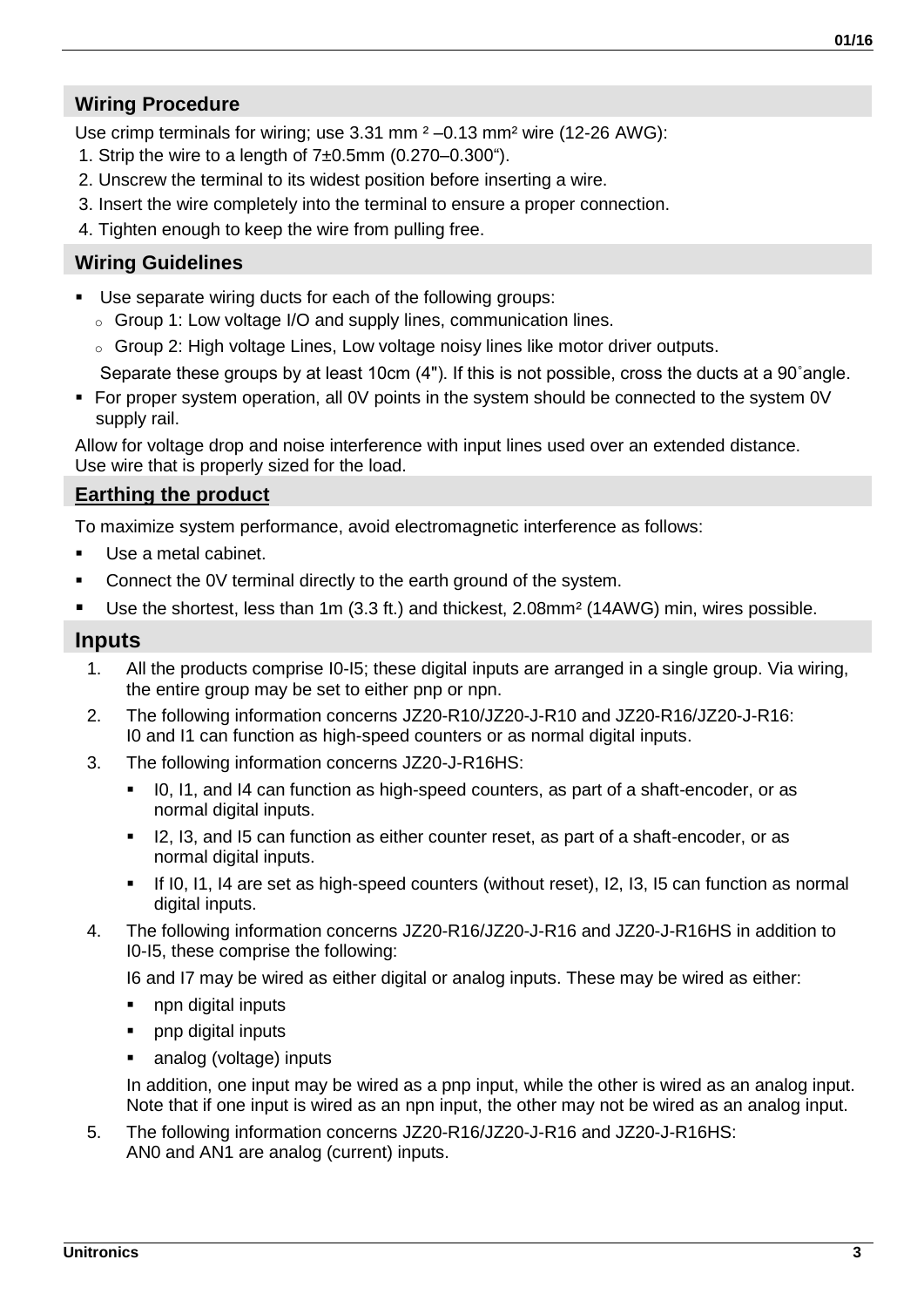# **Digital Inputs, Controller's Power Supply**



 $\ddot{v}$  $\alpha$ 00000000000000  $\overline{a}$ 3 4 5 6 7 8 9 10 11 12 13 14 15<br>
n/p<br>
15 14 13 12 11 10  $\sim$ HS HS

 $24VDC$ 

#### JZ20-R16/JZ20-J-R16

**Note**: The inputs are arranged in two groups. You can wire one group as npn and the other as pnp, or wire both groups as npn, or as pnp. In either case, the n/p pins **must be connected**.



JZ20-J-R16HS

**Note**: The inputs are arranged in two groups. You can wire one group as npn and the other as pnp, or wire both groups as npn, or as pnp. In either case, the n/p pins **must be connected**.



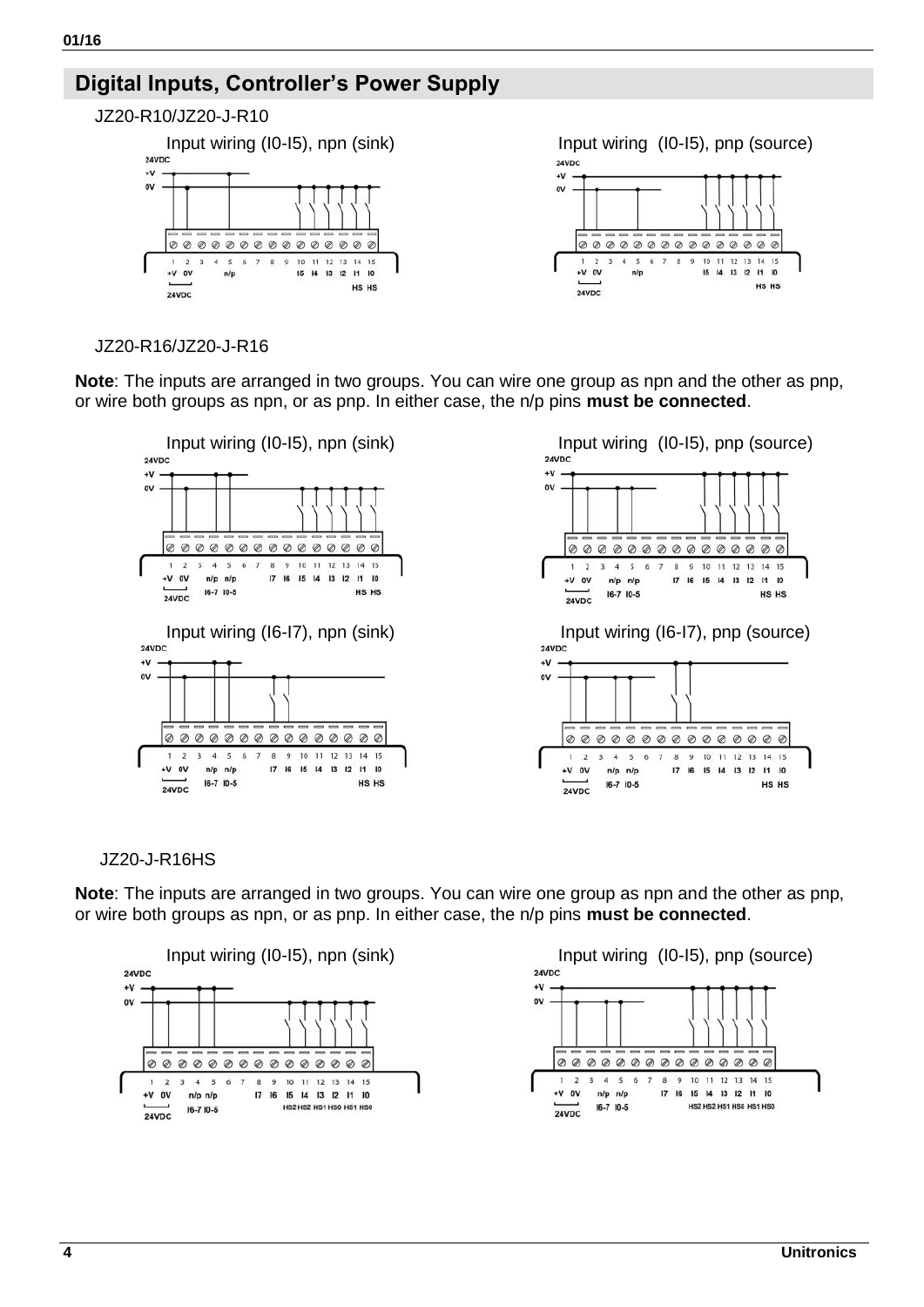

**Digital Outputs**



L1. L2. L3 (110/220VAC)

 $+V(24VDC)$ 

JZ20-R10/JZ20-J-R10 JZ20-R16/JZ20-J-R16/JZ20-J-R16HS